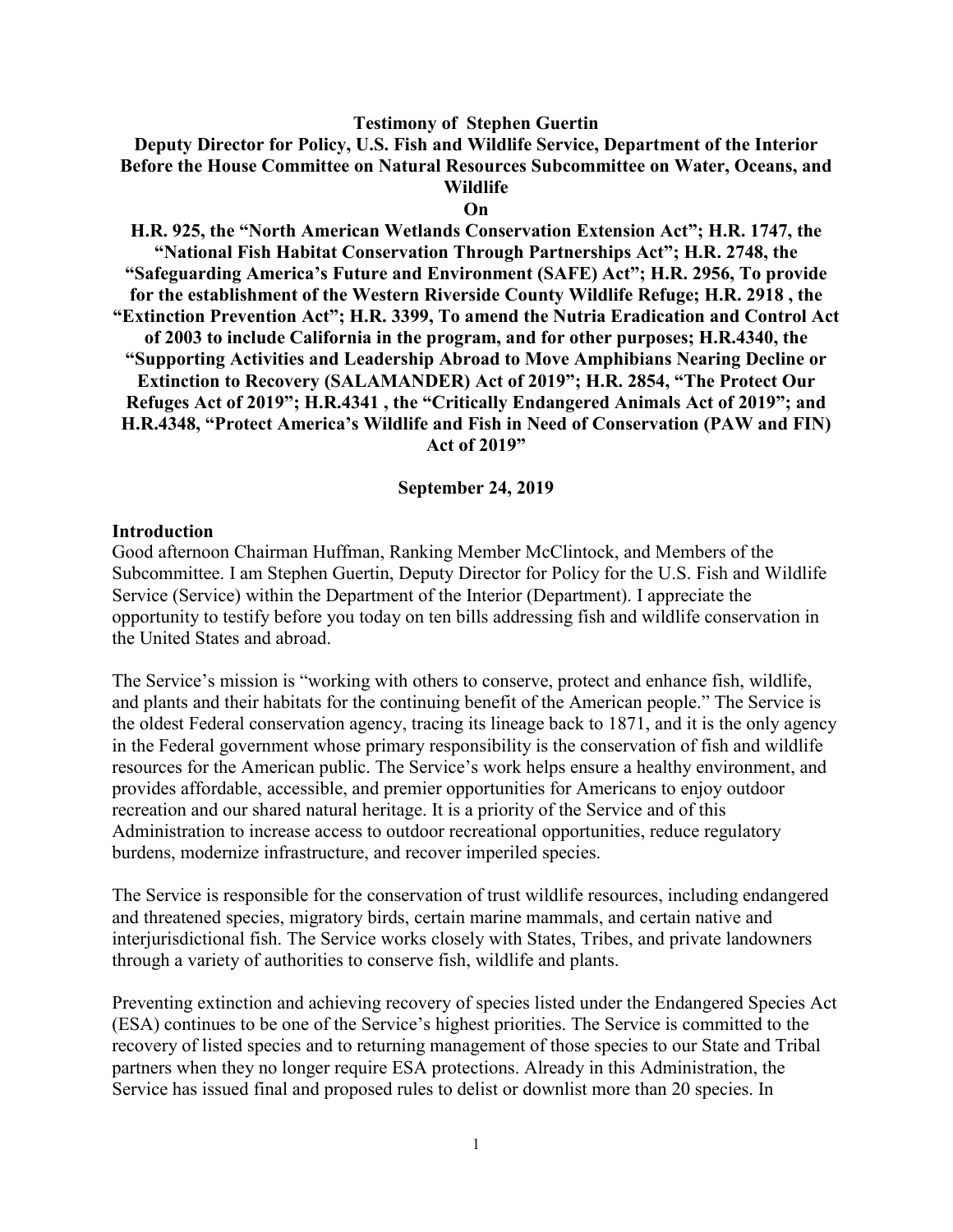accordance with the law, these rules are based on the best available science, are consistent with the ESA's requirements, and are subject to public review. We are committed to making the ESA work for the American people and will continue to build upon the many conservation successes we have achieved in the past few years.

The Service manages a network of 567 National Wildlife Refuges, with at least one refuge in each U.S. State and Territory, and more than 100 refuges close to major urban centers. These refuges provide lands and waters for thousands of species of wildlife and plants, sanctuary for hundreds of threatened and endangered species, and spawning areas for economically and recreationally important native fish. The National Wildlife Refuge System plays an essential role in providing outdoor recreation opportunities to the American public and the associated economic benefits to local communities. Recognizing this significant impact, last month, the Service announced new and increased hunting and fishing opportunities on more than 1.4 million acres nationwide. Additionally, we removed or revised 5,000 site-specific hunting and fishing regulations to more closely match state laws. These regulations provided no significant benefit to target species and were often redundant with state laws and removing them further increases public access on our public lands by reducing needless logistical hurdles for hunters.

Beyond the Service's many conservation activities here in the United States, the agency also provides technical and financial assistance for wildlife conservation abroad. The Service works to ensure that wildlife trade is both legal and sustainable to benefit the survival of species and domestic economies through the implementation of the Convention on International Trade in Endangered Species of Wild Fauna and Flora (CITES) and domestic wildlife laws.

We appreciate the Subcommittee's interest in the Service's important work. We offer the following comments on the ten bills under consideration today. We look forward to discussing these views and working with the Subcommittee and the bills' sponsors on these bills and other legislative efforts.

### **H.R. 925, the "North American Wetlands Conservation Extension Act"**

H.R. 925 would reauthorize the North American Wetlands Conservation Act (NAWCA) through fiscal year 2024 at a funding level of \$60 million per year. NAWCA is the only federal grant program dedicated to the conservation of wetland habitats for migratory birds. This year marks the 30th anniversary of the passage of NAWCA. Since 1989, funding has advanced the conservation of wetland habitats and their wildlife in all 50 U.S. states, Canada, and Mexico while engaging more than 6,200 partners on nearly 3,000 projects.

Wetlands provide many ecological, economic, and social benefits. They are habitat for fish, wildlife, and a variety of plants. NAWCA grants conserve bird populations and wetland habitat while supporting local economies and American traditions such as hunting, fishing, birdwatching, family farming, and cattle ranching.

NAWCA grant funding issued in Fiscal Year 2019 will be used to protect, restore, and enhance more than 504,000 acres of wetland and associated upland habitats for waterfowl, shorebirds, and other birds in 32 states throughout the United States, Canada, and Mexico. The \$87 million in NAWCA grant funding was matched by more than \$175 million in partner funds. The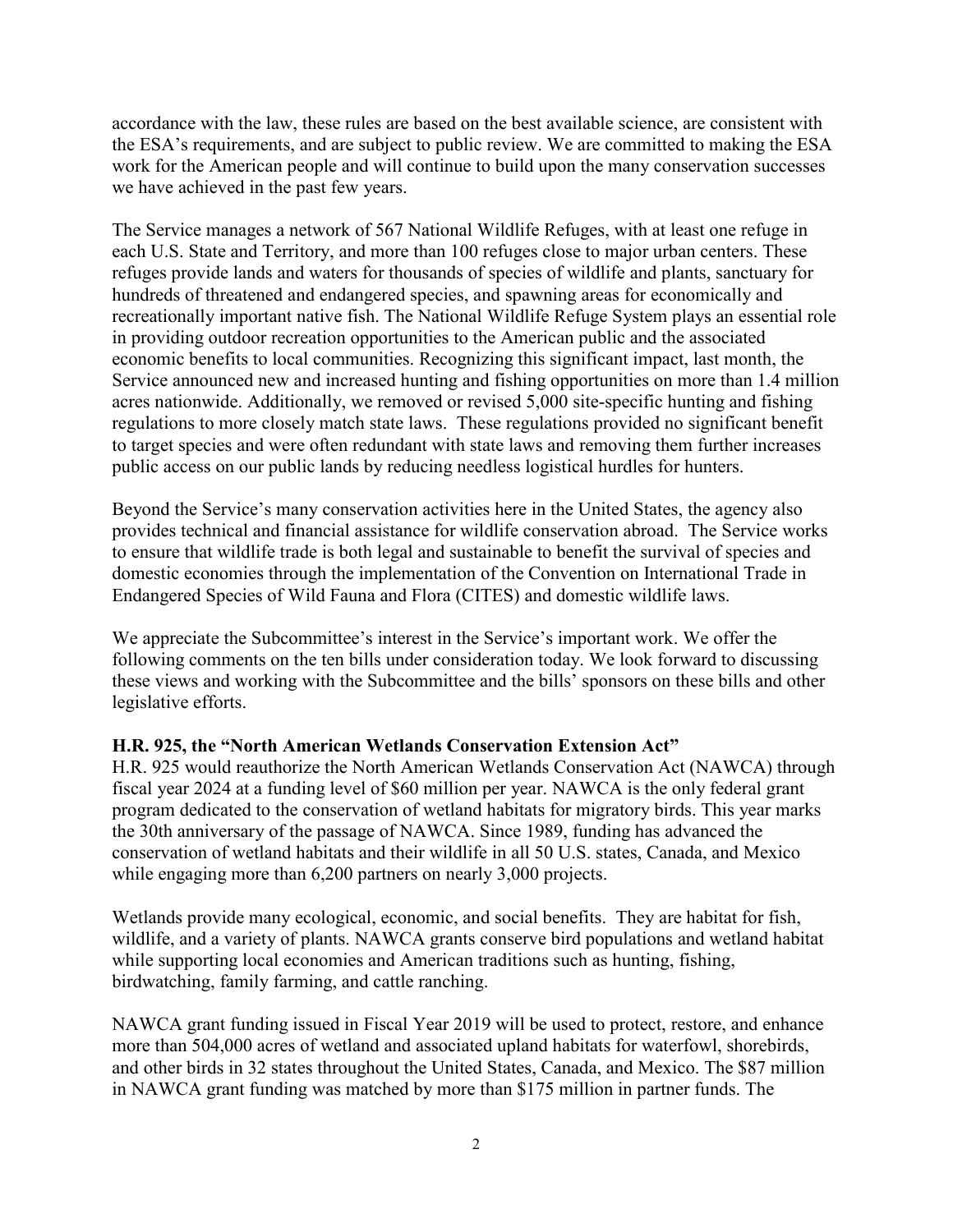Department supports H.R. 925 and looks forward to continuing build on the successes of this valuable program.

## **H.R. 1747, the "National Fish Habitat Conservation Through Partnerships Act"**

H.R. 1747 would codify the existing National Fish Habitat Partnership (NFHP) program, established through the National Fish Habitat Action Plan. The Service implements NFHP by providing technical assistance, and allocating congressionally-appropriated funding, to eligible fish habitat partnerships for operations. This is done through a competitive and results-driven process for partnership projects. Under the Service's direction and leadership, the NFHP program is working well and accomplishing its habitat conservation objectives. Service biologists and partners work on projects in priority areas to restore stream banks, remove manmade barriers to fish passage, reduce erosion from farm and ranchlands, and conduct studies to identify conservation needs for fish and their habitats. NFHP projects help to provide more robust fish populations, better fishing, and healthier waterways.

H.R. 1747 would vest the authority for administration of NFHP in a National Fish Habitat Board. This includes the initial selection of projects to be carried out by congressionally-designated fish habitat partnerships with Department of the Interior funds. This approach would sharply curtail the Service's critical role in the management and oversight of the overall program. The bill would also reduce funds available to the Service to administer this program by more than twothirds. Without this funding, the Service's ability to continue to provide guidance and technical support to the individual fish habitat partnerships to implement on-the-ground aquatic conservation projects nationwide would be significantly diminished. The Service welcomes the opportunity to provide information to the subcommittee and the bill sponsor on the effects of reducing the Service's role in project selection and management, and the effects of reducing funds to administer the program by two thirds.

# **H.R. 2748, the "Safeguarding America's Future and Environment Act"**

H.R. 2748 would require the Director to participate in a National Fish, Wildlife, and Plants Climate Adaptation Strategy Joint Implementation Working Group. Additionally, it would require the Secretary to establish a National Climate Change and Wildlife Science Center to assess and develop scientific information, tools, strategies, and techniques to address the effects of climate change; and it provides authority for the Secretary to enter into contracts, grants, or cooperative agreements with stakeholders to further the duties of the Science Center. The bill requires the Secretary to establish and appoint a Committee Chair for an Advisory Committee on Climate Change and Natural Resource Sciences. It also requires the Secretary to review and approve State adaptation plans, which must include adaptation provisions of any State comprehensive wildlife conservation strategy that has been submitted, approved, or is pending approval of the Director in order for State adaptation plans to be eligible for funding under the State & Wildlife Grants program, Coastal Zone Management Act grants program, and two other grant programs for states.

This bill appears to be duplicative of many on-going efforts related to adaptation strategies for fish, wildlife, and plants. The Department supports enhancing science-based, landscape-scale, and cross-sector collaborative strategies in order to build climate resilience for species and their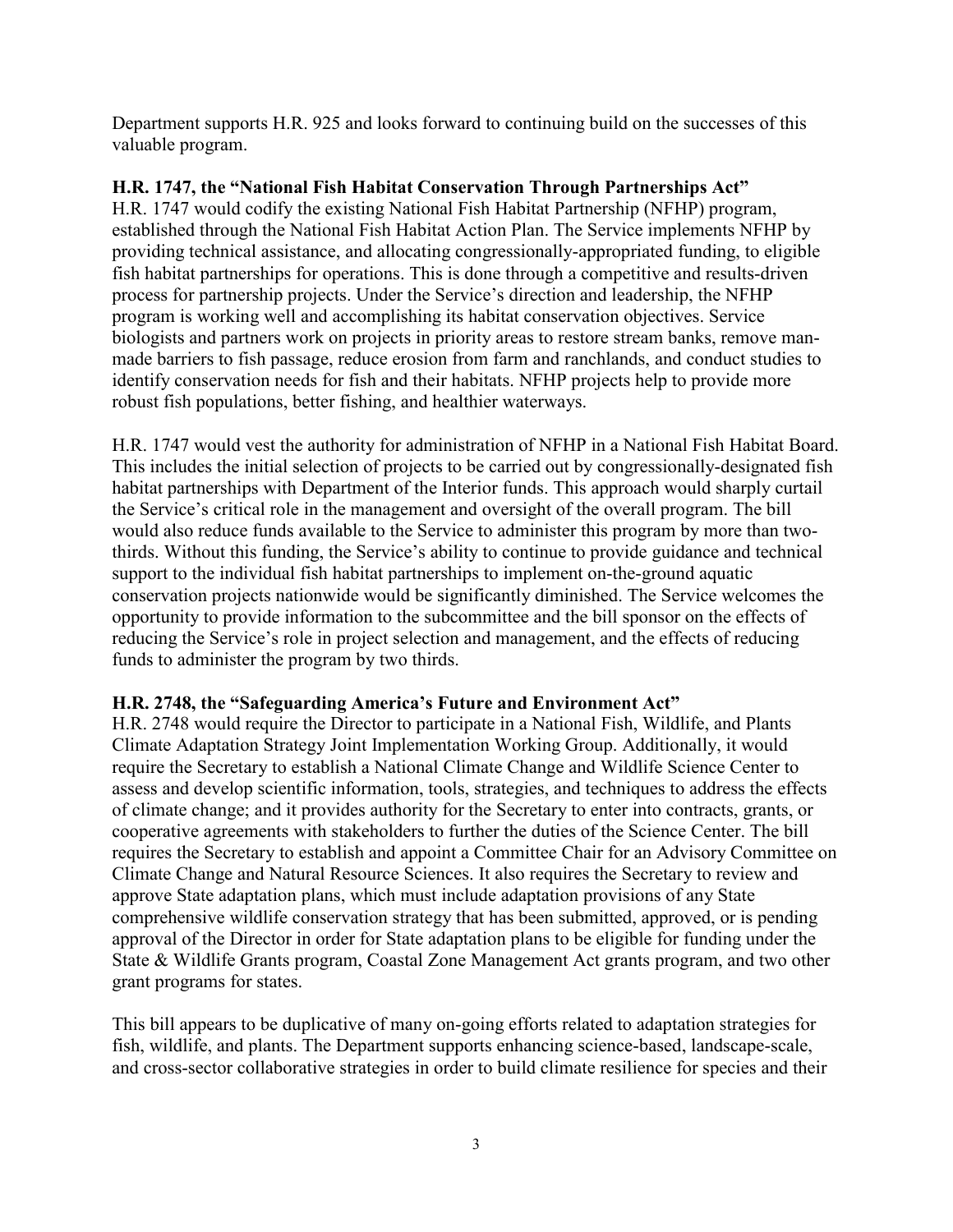habitats and people. The Department would welcome further discussion about coordinating ongoing efforts and identifying resource needs for ongoing collaborations.

## **H.R. 2956, To provide for the establishment of the Western Riverside County Wildlife Refuge**

H.R. 2956 would direct the Secretary of the Interior to establish the Western Riverside County National Wildlife Refuge (Riverside NWR) in Southern California that generally includes the area defined by the Western Riverside County Multiple Species Habitat Conservation Plan (MSHCP) Area. The bill also establishes a process for transferring land from federal agencies to the Secretary to be included in the Riverside NWR.

The Department supports the sponsor's intent to conserve, manage and restore wildlife habitats for the benefit of present and future generations in an urban setting, recover threatened and endangered species, and provide wildlife habitat connectivity and migratory corridors as indicated in the Riverside NWR's establishment purposes. As such, the Department supports the goal of establishing a Riverside NWR, but is concerned that sufficient funds may not be available to properly manage and operate the large new refuge, given the many existing responsibilities of the Service across the National Wildlife Refuge System. Therefore, we appreciate the discretionary process afforded to the Secretary in selecting land to be included in the Riverside NWR. We would welcome the opportunity to provide technical assistance to the Subcommittee to address this concern and other issues. We look forward to promoting the legislation's conservation goals and continuing to work with Congressman Calvert and the Subcommittee on the legislation.

### **H.R. 2918, the "Extinction Prevention Act of 2019"**

H.R. 2918 would establish four new competitive financial assistance programs for North American butterflies, Pacific Island plants, freshwater mussels in the United States, and Southwest desert fish, and their associated habitats. These new programs would support the protection, restoration, and management of habitat; research and monitoring activities; the development, implementation, and improvement of management plans; the enforcement and implementation of conservation laws; and outreach and education efforts. Each program would prioritize the conservation of species listed as threatened or endangered under the ESA, projects designed to ensure the long-term conservation of the species, and projects with matching funds. Each program is authorized at \$5 million per year from Fiscal Year 2020 through 2025.

The Department supports the intent of H.R. 2918. While we agree that some of the species identified in this legislation are in urgent need of conservation, we are concerned that this legislation could hinder the Services ability to prioritize its work on the species with the greatest conservation need. Under the ESA, the Service works to protect and recover imperiled species and the ecosystems on which they depend. While we agree that some of the species identified in this legislation are in urgent need of conservation, our view is that focus on individual species should be driven by science. We would welcome the opportunity to work with the committee to identify existing competitive financial assistance programs available to target species that would most benefit from additional resources and conservation. The Department would also welcome the opportunity to work with the committee to ensure that the programs established under H.R.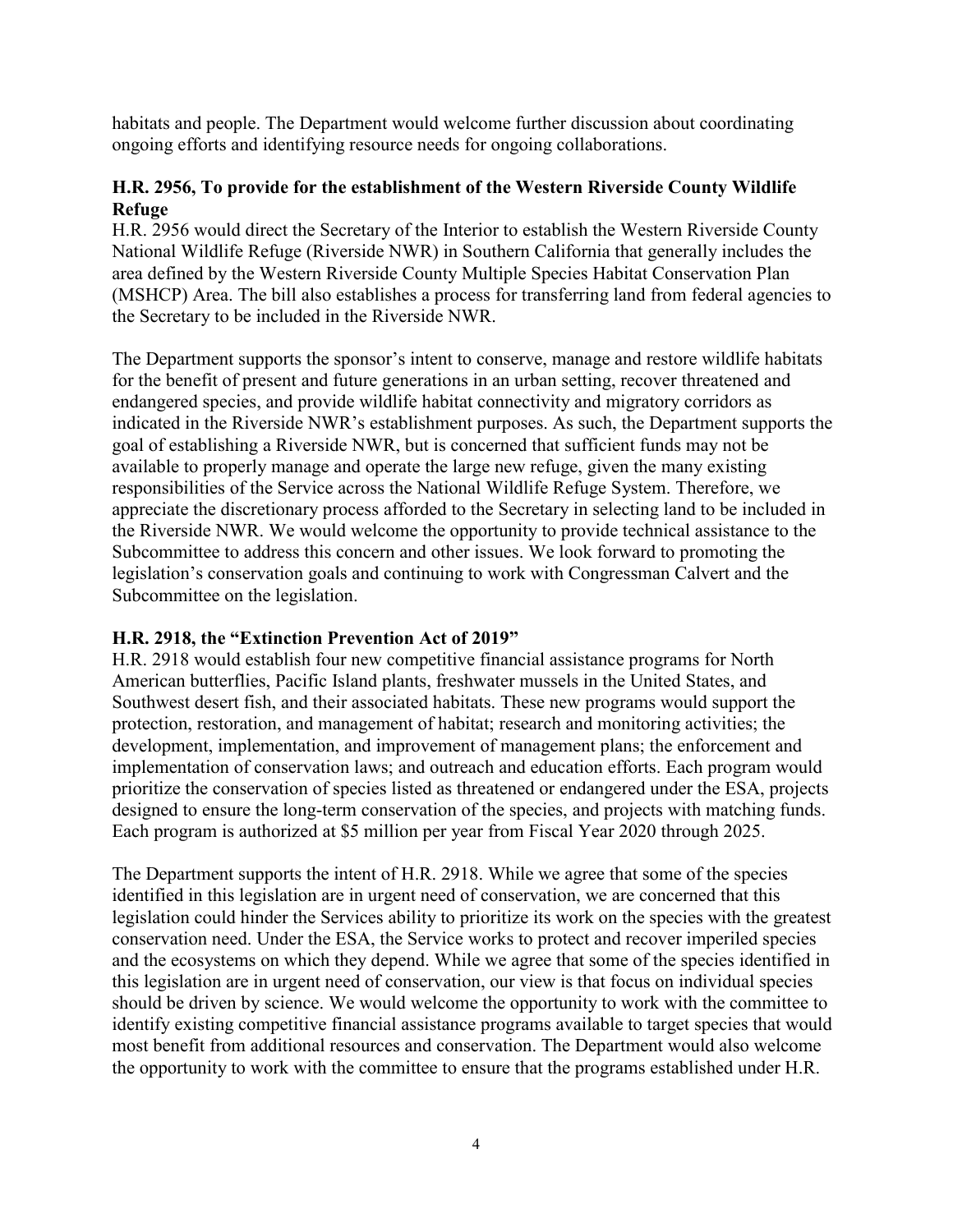2918 do not inadvertently redirect limited resources away from other species that the Service is working to conserve and recover.

## **H.R. 3399, To amend the Nutria Eradication and Control Act of 2003 to include California in the program, and for other purposes**

H.R. 3399 would amend the Nutria Eradication Control Act of 2003 to include California in the program, which currently includes Maryland and Louisiana. Nutria are invasive, semi-aquatic, South American rodents that did not evolve in the United States wetland ecosystems. There are few predators or natural conditions that control their population; and, since their introduction, nutria have destroyed thousands of acres of wetlands through their destructive feeding habitats.

For Maryland, the Chesapeake Bay Nutria Eradication Project has removed nutria from every nutria infested watershed on Delmarva, and is now engaged in revisiting previously trapped watersheds to verify eradication and to remove any animals if they are discovered. The value of the success of this program cannot be overstated. To date over 14,000 nutria have been removed from more than 150,000 acres in Maryland and Delaware. Additionally, population delineation surveys determined that an additional 100,000 wetland acres are nutria-free. Following removal of nutria, much of the nutria-damaged marsh is now recovering. These wetlands provide habitat for a myriad of species, including commercially and recreationally valued species of fish, crabs, shellfish and waterfowl. As such, the program provides substantial benefits to local economies and jobs. In addition, those wetlands that would otherwise be lost to invasive nutria provide critical protection for the mainland from storm surges and the effects of sea level rise. In Louisiana, there is an estimated 20 million nutria scattered over hundreds of thousands of acres of marsh. Complete eradication with current best management protocols under Louisiana's scenario is not possible. Therefore, a control program has been instituted that will need to be funded and implemented indefinitely.

Nutria populations have also established on the west coast of the United States, with new detections just this year in California. The Service's Regional Office in California has been involved by participating on an interagency nutria response team. The Service supports the inclusion of California within the program. In addition, through monitoring the Service does on National Wildlife Refuges, we have seen that there are several other states where nutria are impacting trust resources, including Missouri, Virginia, Arkansas, North Carolina, Mississippi, Washington, Texas, and Oregon. The Department would be happy to work with the Subcommittee to expand this program in the legislation to also include other impacted states.

### **H.R. 2854, the "Protect Our Refuges Act of 2019"**

H.R. 2854 would amend the National Wildlife Refuge System Administration Act of 1966 (Administration Act) to prohibit the use of neonicotinoids in the National Wildlife Refuge System (NWRS). Neonicotinoids are insecticides that can potentially affect a broad spectrum of non-target species. Neonicotinoids have been occasionally used in the NWRS in agricultural practices and to control invasive insects to aid ESA listed species recovery efforts.

It is Service policy that consideration of neonicotinoid use should be decided on a case-by-case basis, and accordingly, the Department opposes H.R. 2854. There may be limited, appropriate and specialized uses of neonicotinoid pesticides in the NWRS and decisions for those uses by the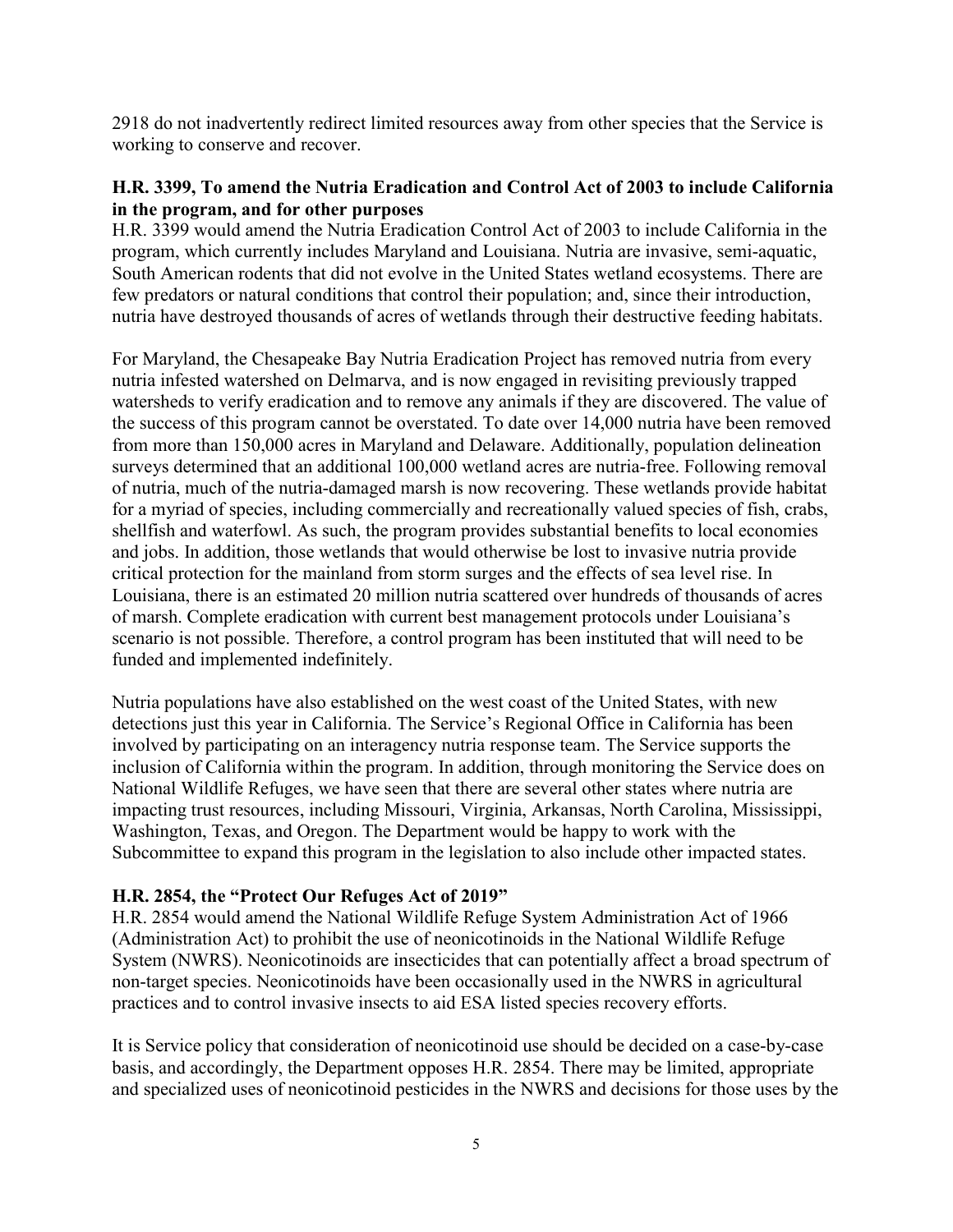Service are subject to review on a case-by-case basis in compliance with all applicable laws, regulations, and policies including, but not limited to, the National Wildlife Refuge System Administration Act and the National Environmental Policy Act.

## **H.R.4340, the "Supporting Activities and Leadership Abroad to Move Amphibians Nearing Decline or Extinction to Recovery (SALAMANDER) Act of 2019"**

H.R.4340 would establish a competitive grant program under the Multinational Species Conservation Fund (MSCF) to provide financial assistance for the conservation of highly endangered amphibian species primarily found in foreign countries. The legislation would target financial assistance to amphibian species on the International Union for the Conservation of Nature's (IUCN) Red List, specifically in the categories of Critically Endangered and Endangered. The legislation also allows the Secretary of the Interior to support conservation of other amphibian species on the IUCN Red List with declining populations and those facing new or emerging threats. This new program would complement other congressionally authorized programs under the MSCF for elephants, tigers, rhinoceroses, great apes, and sea turtles. The Highly Endangered Amphibian Species Conservation Fund would be authorized at \$5 million per year from Fiscal Year 2020 through 2025.

From 2010 to 2015, the Service administered the Amphibians in Decline program, an initiative put in place to provide support in foreign countries to conserve highly endangered amphibian species. In the past decade, there has been a dramatic decline in amphibian populations around the globe. Most amphibian species exist in small, concentrated populations, making them more vulnerable to threats. The goal of the Amphibians in Decline program was to support research to identify effective and comprehensive conservation strategies, and to implement those strategies. The program elicited a high volume of proposals involving numerous species and across many regions of the world. This initiative, while beneficial to amphibian conservation abroad was discontinued due to inadequate available funding.

The Department supports the intent of this legislation, but has concerns that it could hinder the Service's ability to continue to prioritize its work on the species with the greatest conservation need through science driven decisions. The grant program under H.R. 4340 would complement similar existing international species conservation statutes. The Department would welcome the opportunity to work with the Subcommittee to ensure that these new programs do not detract from the existing work of the Service to conserve international species.

# **H.R.4341, the "Critically Endangered Animals Act of 2019"**

H.R. 4341 would establish a competitive grant program under the MSCF to provide financial assistance for the conservation of critically endangered species primarily found in foreign countries. The legislation would target financial assistance to animal species on the International Union for the Conservation of Nature's (IUCN) Red List, specifically in the categories of Critically Endangered and Endangered. The legislation also allows the Secretary of the Interior to support conservation of other species on the IUCN Red List with declining populations and those facing new or emerging threats. This new program would complement other congressionally authorized programs under the MSCF for elephants, tigers, rhinoceroses, great apes, and sea turtles. The Critically Endangered Animals Conservation Fund would be authorized at \$5 million per year from Fiscal Year 2020 through 2025.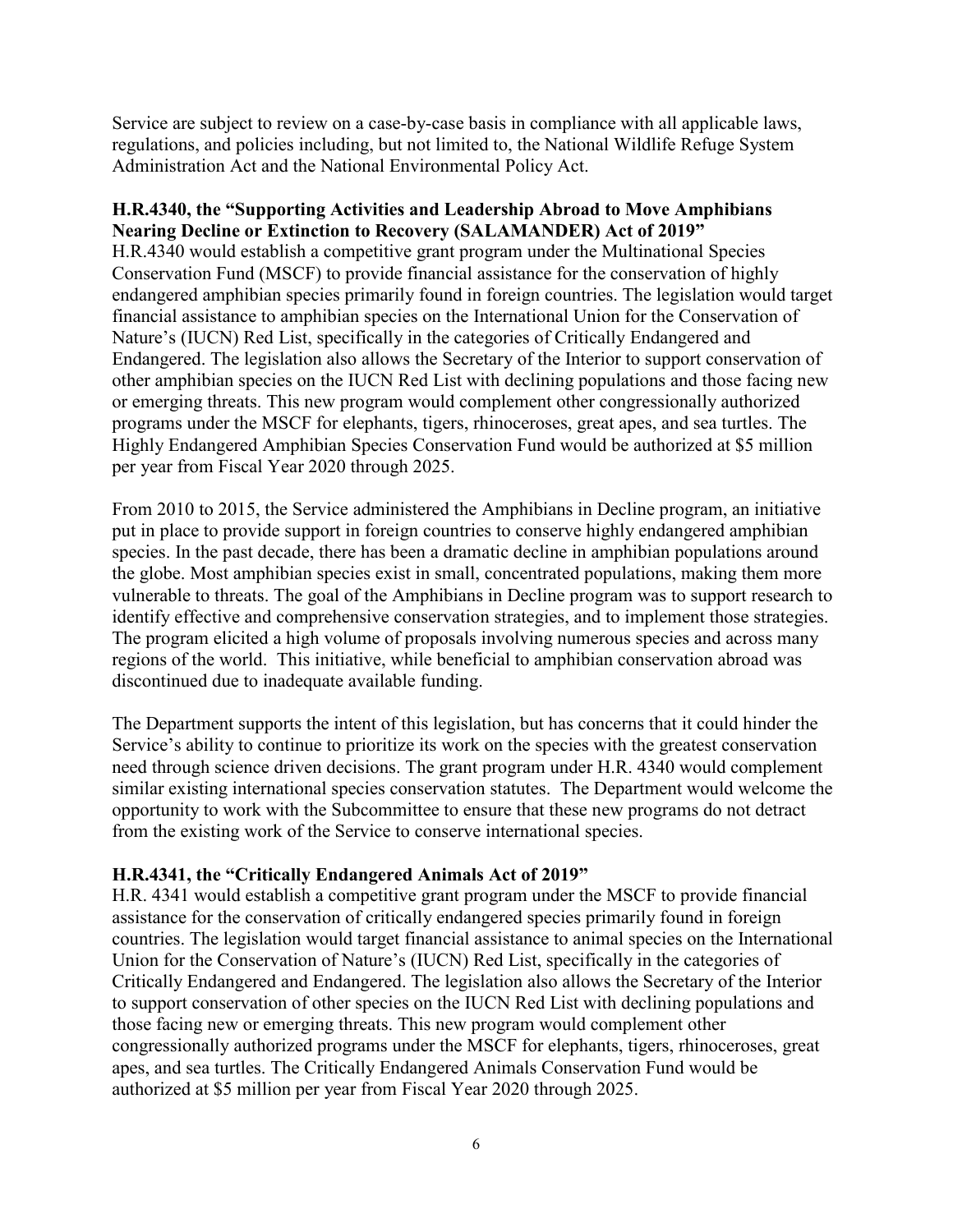From 2009 to 2015, the Service administered the Critically Endangered Animals Conservation program to support projects in foreign countries to protect critically endangered species in Africa, Asia, South America, and Oceania. Thousands of species throughout the world face the risk of extinction due to poaching, wildlife trafficking, habitat loss, disease, and other threats. The goal of the Critically Endangered Animals Conservation program was to support projects that would create long-lasting benefits to species facing the risk of extinction. The program elicited a high volume of proposals involving numerous species and across many regions of the world. This initiative, while beneficial to species conservation abroad was discontinued due to inadequate available funding.

The Department supports the intent of this legislation, but has concerns that it could prevent the Service from prioritizing its work on the species with the greatest conservation need through science driven decisions. The Department would welcome the opportunity to work with the Subcommittee to ensure that these new programs do not detract from the existing work of the Service to conserve international species.

## **H.R.4348, "Protect America's Wildlife and Fish in Need of Conservation (PAW and FIN) Act of 2019"**

H.R.4348 would make void three final rules promulgated by the Secretaries of Interior and Commerce to amend regulations under Sections 4 and 7 of the ESA, which were published in the Federal Register on August 27, 2019. The Department promulgated these rules in order to improve implementation of the ESA by increasing transparency and the effectiveness of the law. The Department opposes this legislation.

The Department is committed to ensuring that the ESA works for the American people and for the species it protects. The recently finalized rules to amend the Service's regulations seek to improve implementation of the ESA by increasing transparency and the effectiveness of the law. The rules ensure that delistings are not held to a higher standard than listings, allow a reasonable approach to critical habitat designations, allow economic information to be included to increase transparency for the public, allow a tailored approach to get the level of protection for threatened species right, and clarify our regulations for consultations. The ultimate goal of the ESA is recovery. By proposing actions that encourage collaborative conservation from a broad range of partners, we can make the ESA more effective in reaching that fundamental goal and return management of recovered species to the states.

### **Conclusion**

The Service appreciates the Subcommittee's interest in wildlife conservation and management. Fish, wildlife, and plants, and their habitats, face many stressors and threats across the nation and around the globe. Over more than a century, the Congress has provided broad authorities to the Service to conserve and manage species at home and abroad; and these authorities have been successful in ensuring that robust populations of many species exist for the benefit of our citizens, and that the decline of other species is arrested and recovery is promoted. The Service is committed to accomplishing its mission, in accordance with our statutory mandates and through science driven decision making, on behalf of current and future generations of Americans. We